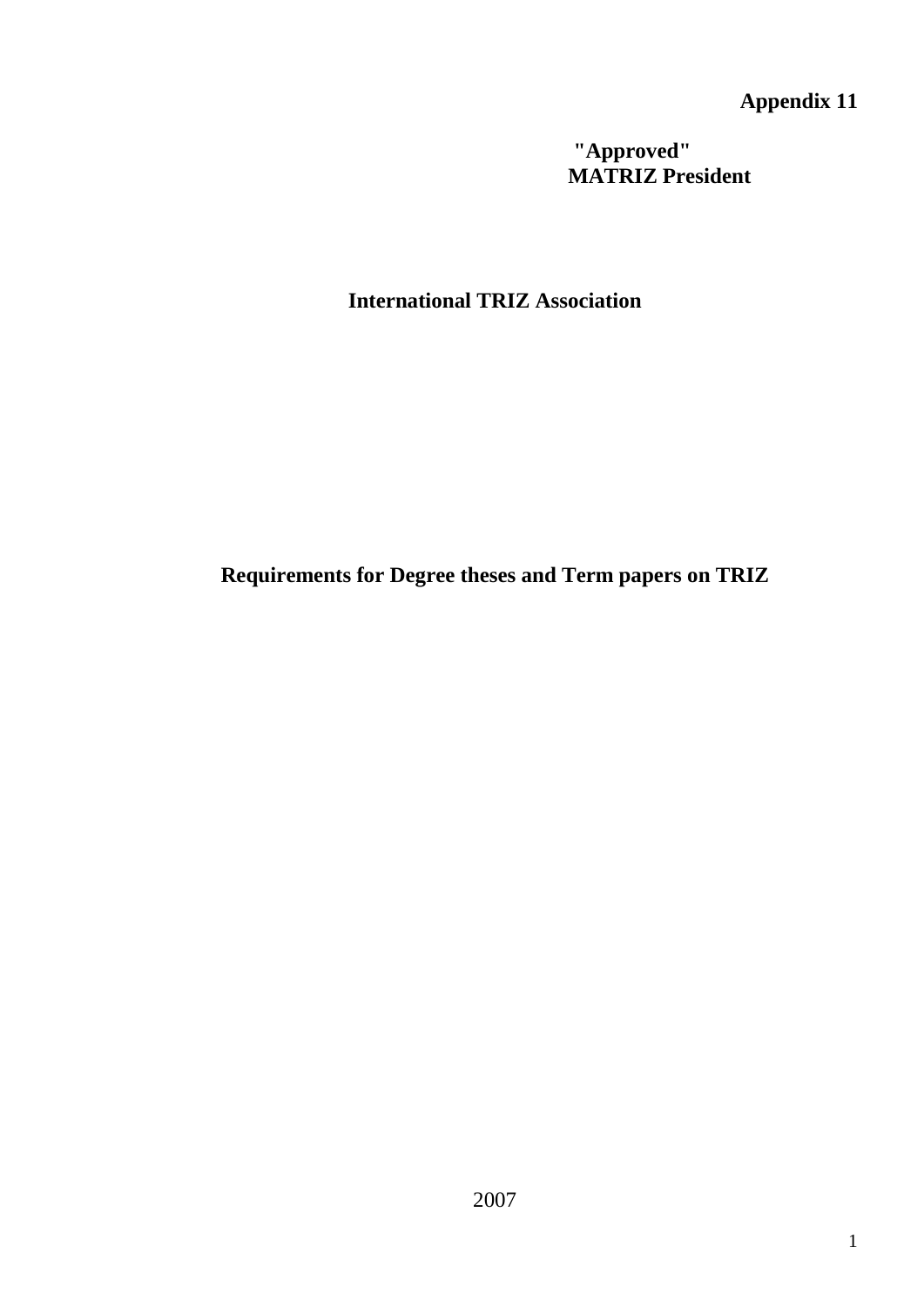| Section 3. Requirements to presentation of Degree theses and Term paper |  |
|-------------------------------------------------------------------------|--|
|                                                                         |  |
|                                                                         |  |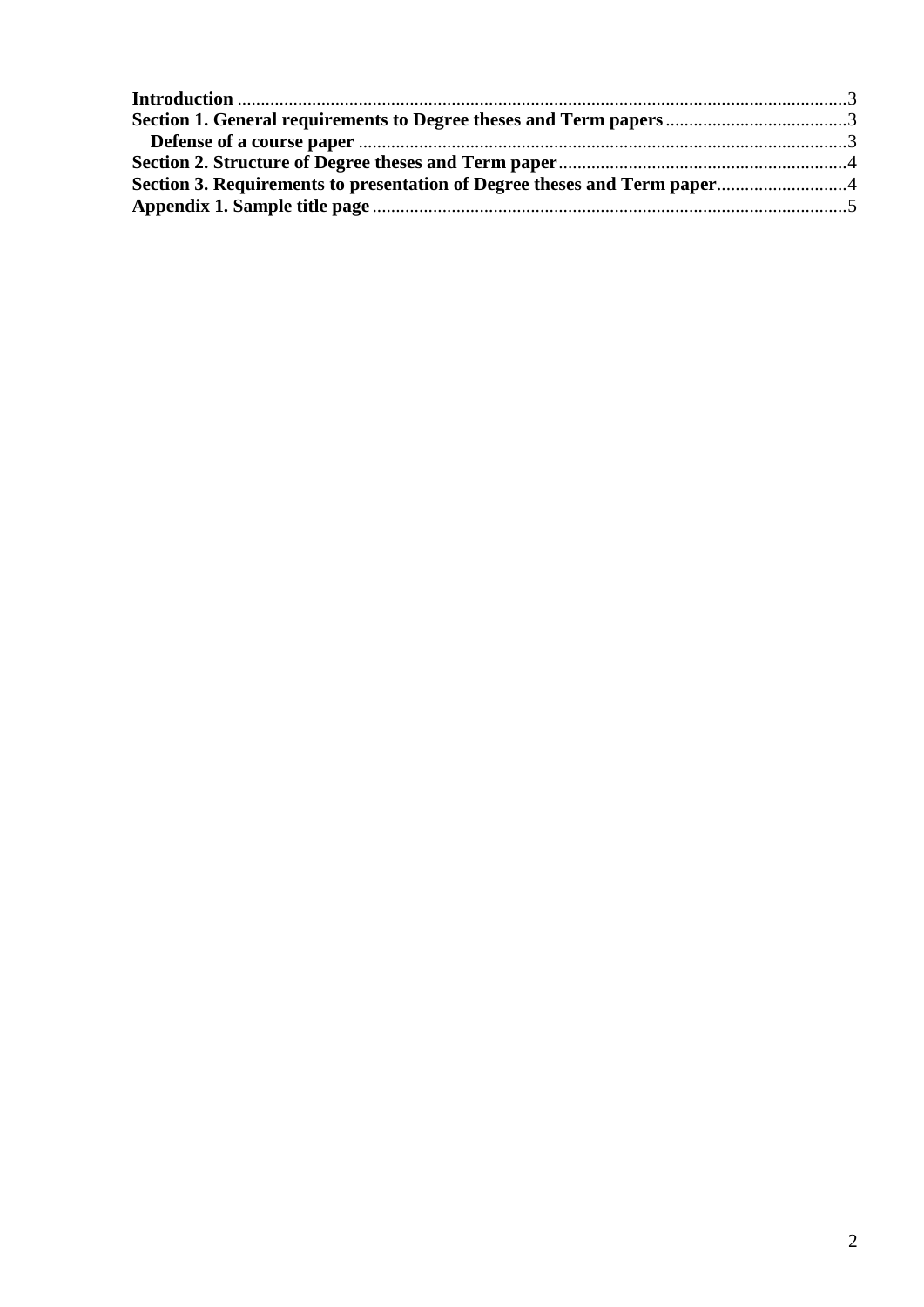#### **Introduction**

<span id="page-2-0"></span>The present requirements to the preparation and defense of Degree theses/Term papers on TRIZ were drafted by MATRIZ Council on Expertise-and-Methodology for certification.

The goal of requirements is to give a clear understanding of all stages for preparing and defending Degree theses /Term papers as well as structure and content of certification paper.

#### **Section 1. General requirements to Degree theses and Term papers**

<span id="page-2-1"></span>Volume of Term paper: no less than 5 pages of typed text.

Volume of Degree thesis: no less than 10 pages of typed text.

### *When preparing and defending a Degree thesis and Term paper an applicant must demonstrate:*

- Knowledge of appropriate set of notions and terms;
- Ability to single out a problem and identify methods for solving it;
- Ability to logically render the essence of issues to be analyzed.

A consultant could be appointed for an applicant for the period of Degree thesis /Term paper preparation.

A scientific supervisor of a course paper could be represented either by a TRIZ lecturer or a consultant appointed by the Council of Expertise-and-Methodology.

An applicant writes his/her Degree thesis /Term paper on approved subject matter either independently or under the guidance of trainer performing the functions of his/her supervisor.

#### **Defense of a Degree thesis and Term paper**

<span id="page-2-2"></span>1. Finished Degree thesis /Term paper must be submitted to scientific supervisor at agreed upon time. The supervisor must prepare a written opinion indicating strong and week aspects of the Degree thesis /Term paper and estimate it by assigning preliminary mark (in points). A Degree thesis /Term paper that does not meet the imposed requirements is returned to the applicant for improvement.

2. Degree theses /Term papers, which got a positive opinion, are accepted for discussion at the Council on Expertise-and-Methodology for the purpose of assigning a corresponding level to the applicant.

3. The order of certification procedure as applied to Degree thesis /Term paper is described in Regulations on Certification.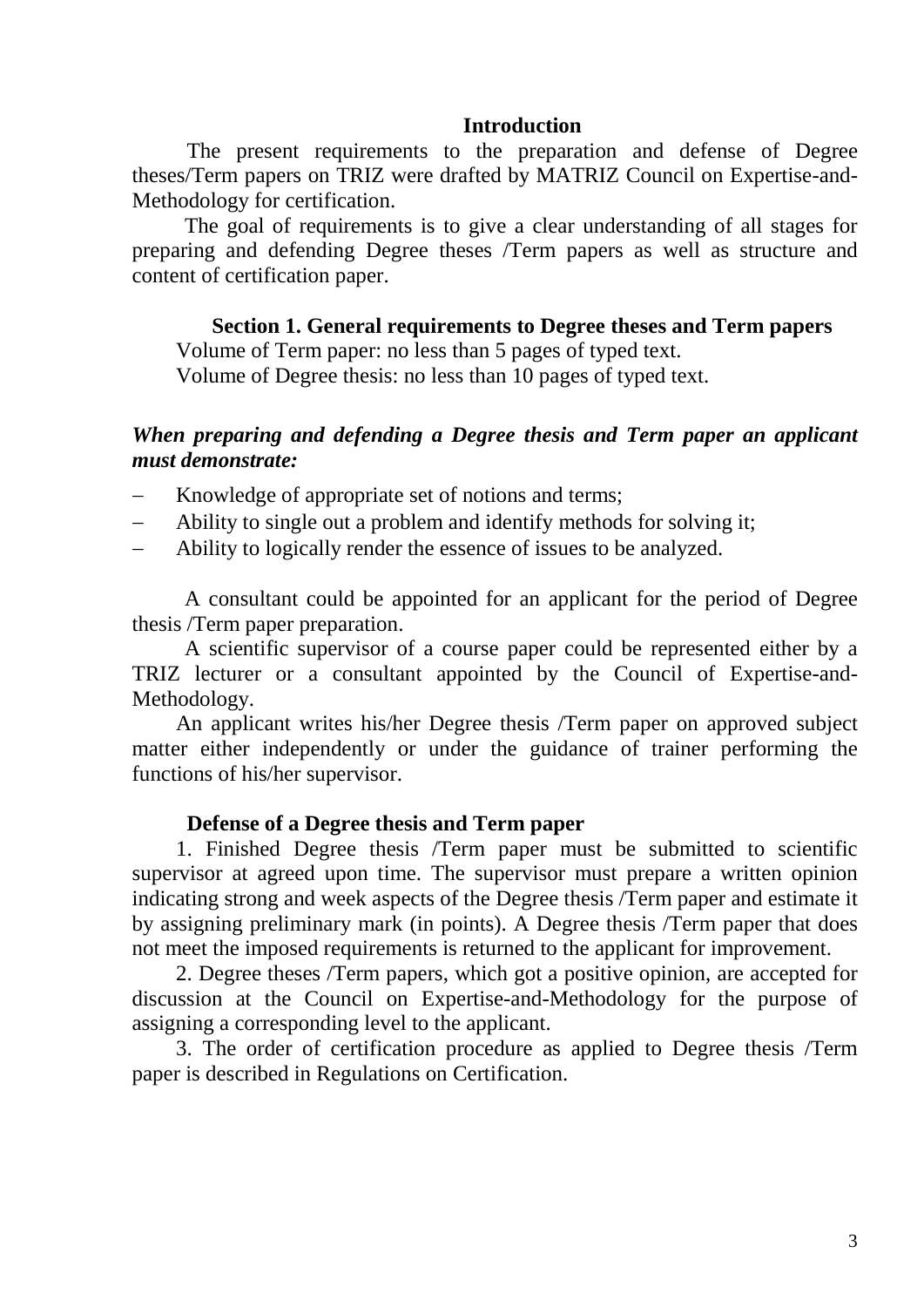# **Section 2. Structure of Degree theses and Term papers**

### <span id="page-3-0"></span>*Compulsory parts of Degree theses and Term papers are:*

- 1. Title page;
- 2. Content (Table of contents);
- 3. Introduction;
- 4. Main part;
- 5. Conclusion;
- 6. Bibliography;
- 7. Abstract.

### *Additional parts of Degree theses and Term papers are:*

- 8. Auxiliary indices;
- 9. Appendices.

### **Section 3. Requirements to presentation of Degree theses and Term papers**

<span id="page-3-1"></span>A course paper should be presented as a finished training-and-research work in the form of typed text (with drawings, Tables, appendices, etc) on white paper of A4 format (with the text on one side only). Recommended parameters of the page: left and bottom indenture 3 cm, right and top indenture 2 cm, font Times New Roman, size 12-14, single line spacing. Page numbering should be at the bottom part of the page, drawings and Tables should be numbered and have captions. There should be references to used publications in the text of the work. The text should be presented in electronic form. The title page of the original copy should have signatures of the applicant and authorized representative of MATRIZ on certification in the form of a hard copy.

### **Rules of presenting the appendices**

An appendix is a part of the Degree thesis /Term paper, which has additional, usually reference meaning, but which is necessary for an exhaustive coverage of the subject matter. In terms of content, appendices can be rather various: copies of original documents, extracts from reports, separate provisions from instructions and rules, etc. They can take the form of texts, Tables, graphs, and maps. Appendices are presented as a continuation of the Degree thesis /Term paper and are placed on its last pages.

### **Abstract for Degree theses and Term papers**

The abstract is written by an applicant himself/herself. The text of the abstract should include a substantiation of selected subject matter and brief description of main ideas, goals and results of the Degree thesis /Term paper. The volume of abstract is up to 1 page.